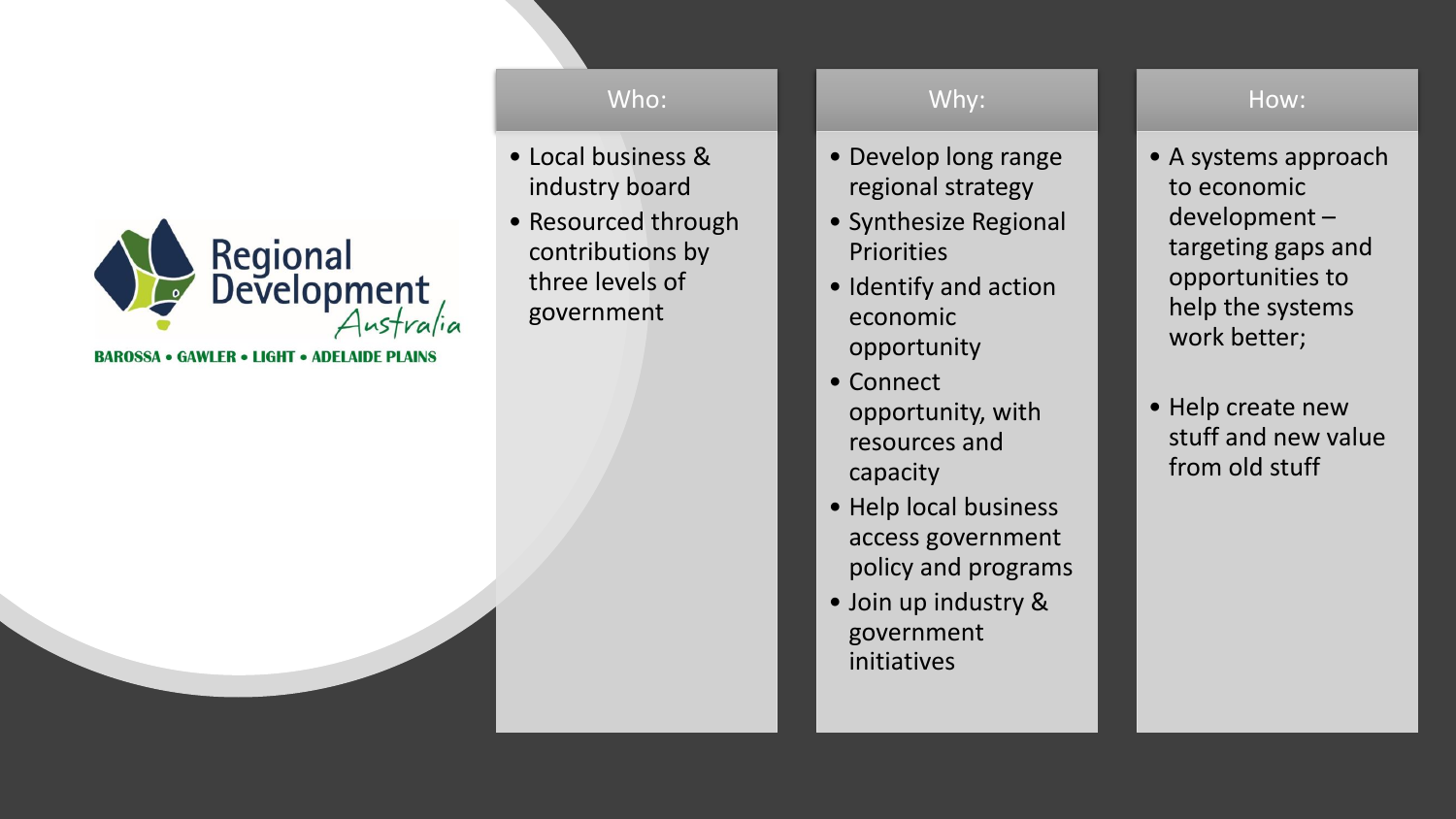## RDA Board 2022



Rolf Binder - Chair



Tony Clark – Deputy Chair



Darren Starr



Kieren Chappell

Australia

Regional<br>Development

**BAROSSA • GAWLER • LIGHT • ADELAIDE PLAINS** 





Andrew Morphett



#### Stephen Balch



Henry Inat



#### Rachel Brdanovic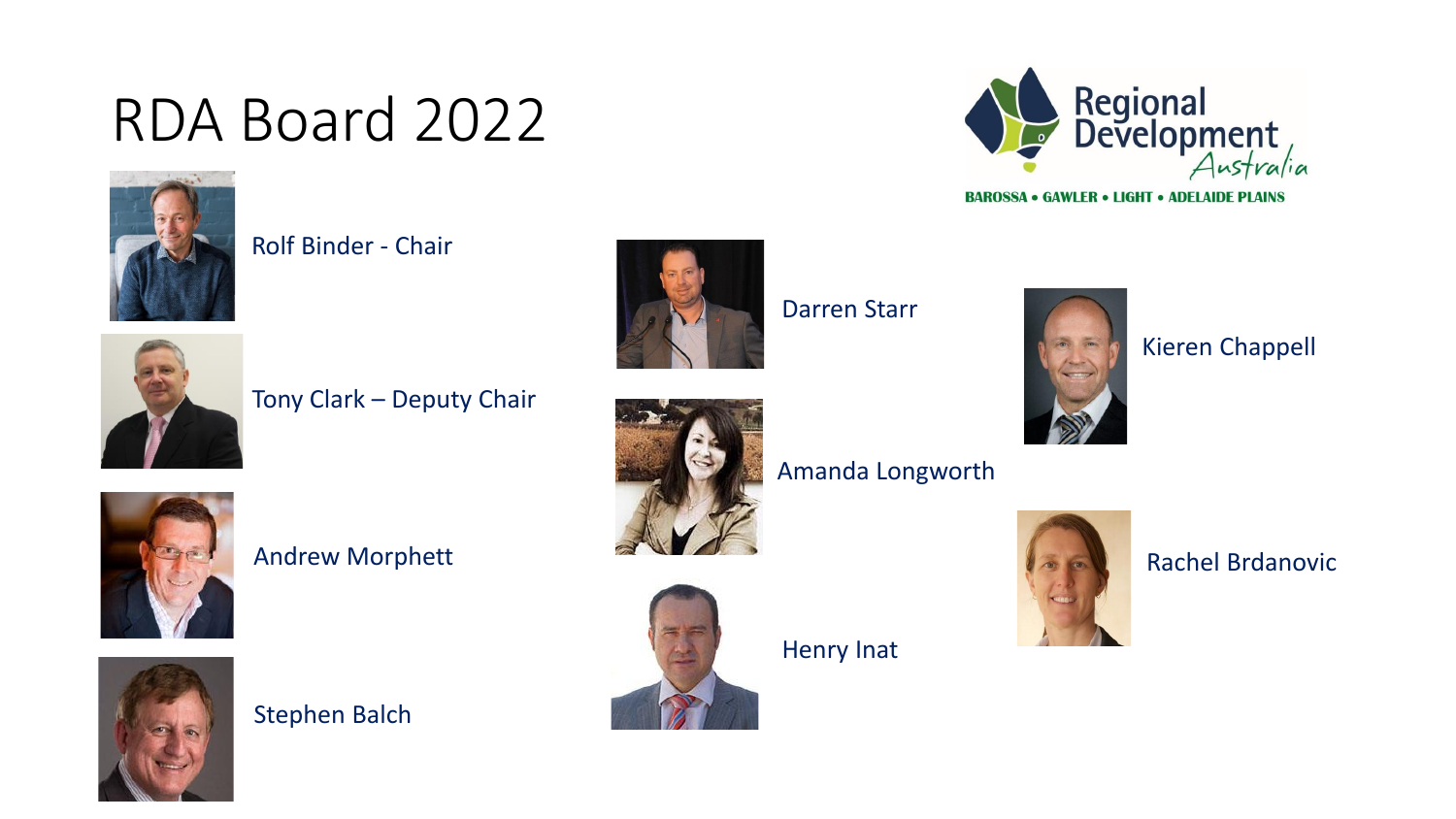## RDA Staff 2022



Anne Moroney *CEO*



Mark McNamara *Food Projects and Hospitality Workforce*



Zac McCrindle *Business & Investment*



Rhia Daniel *Marketing and Communications*



Graeme Crook *Agri-Food & Sustainability*









Angie Kruger *Barossa Campus Student Support*

*Campus Student Mentor* 

*Business Excellence &* 



Bridget Kennelly *People & Projects*

Kavya Manjanna

Caroline McInnes

*B2B Support*

Anita Mariani

*Networks*

*& Agtech Projects*





**BAROSSA • GAWLER • LIGHT • ADELA** 



Jade Yu Liu *Business Support & Export*



Sue Merry *Finance & Contracts*

Danika King *Barossa Campus Student Support*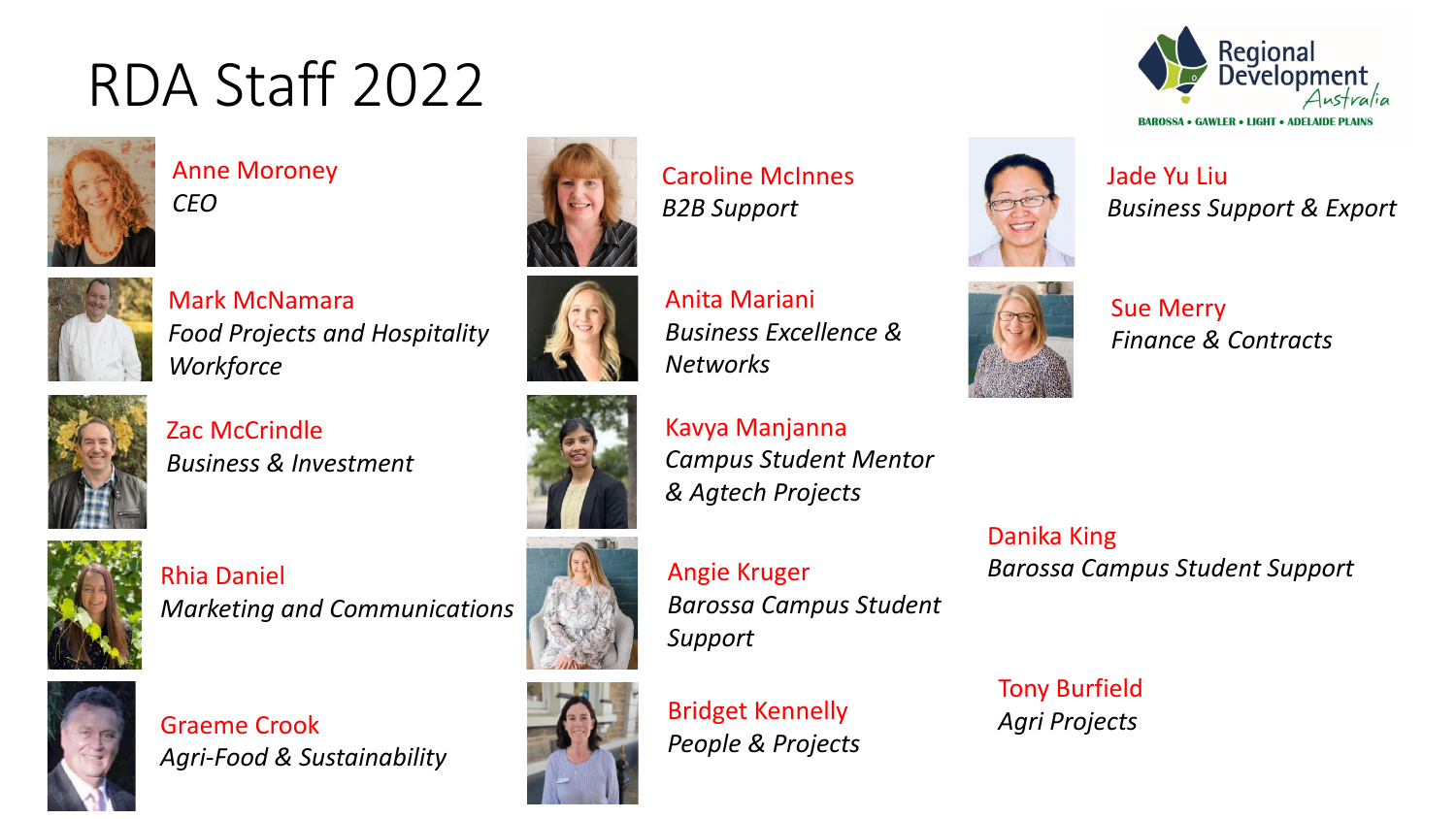

#### **Regional Competitive Advantage** :

- Brand
- Specialisations in key industries
- Strong value chains
- **Industrial** symbiosis and circular economies
- Place based strengths
- **Geographical** connectedness between sectors
- Clarity in planning and investment policy
- Creative context
- Open opportunity

Goal: **Local value, global reach**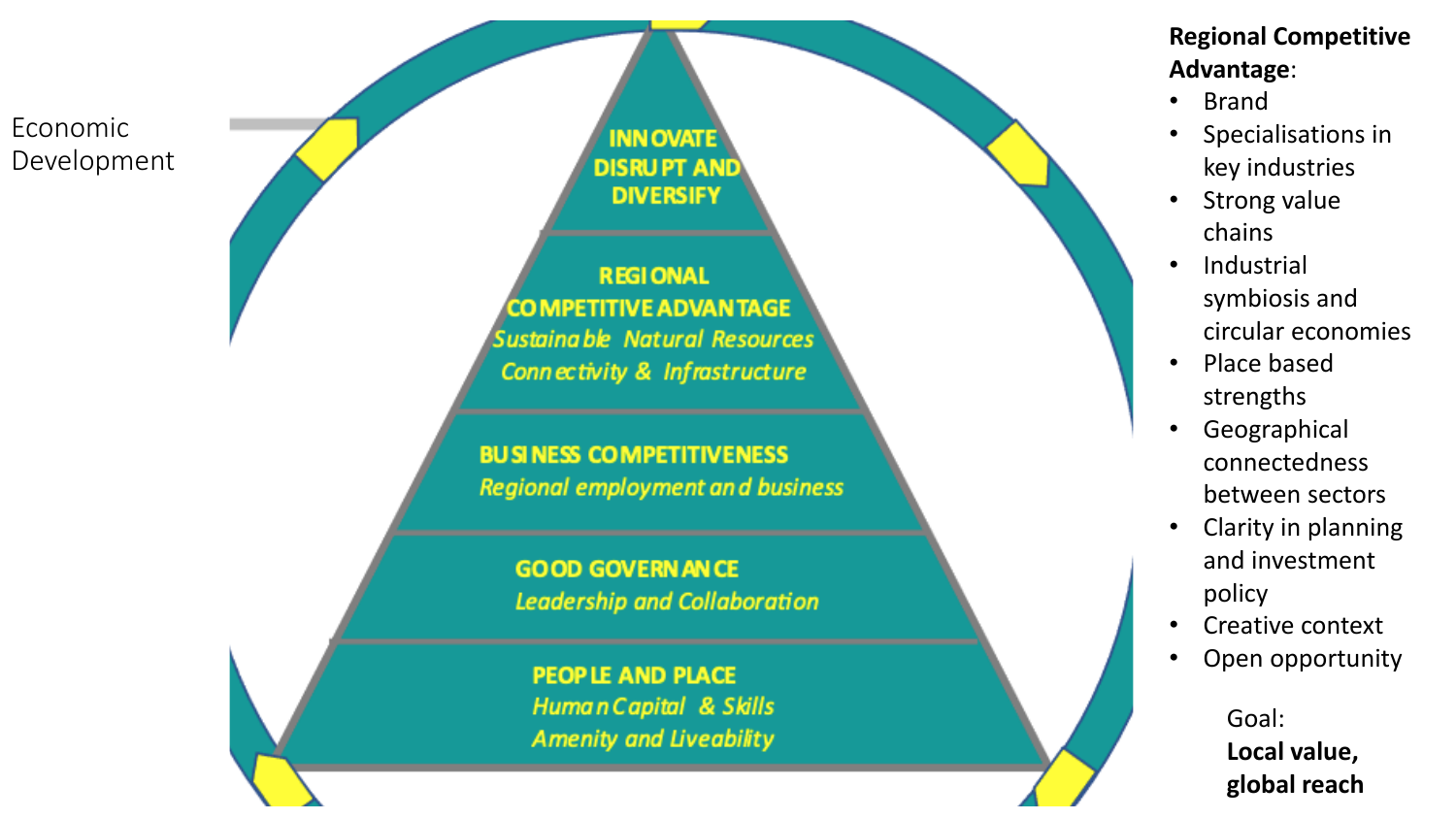

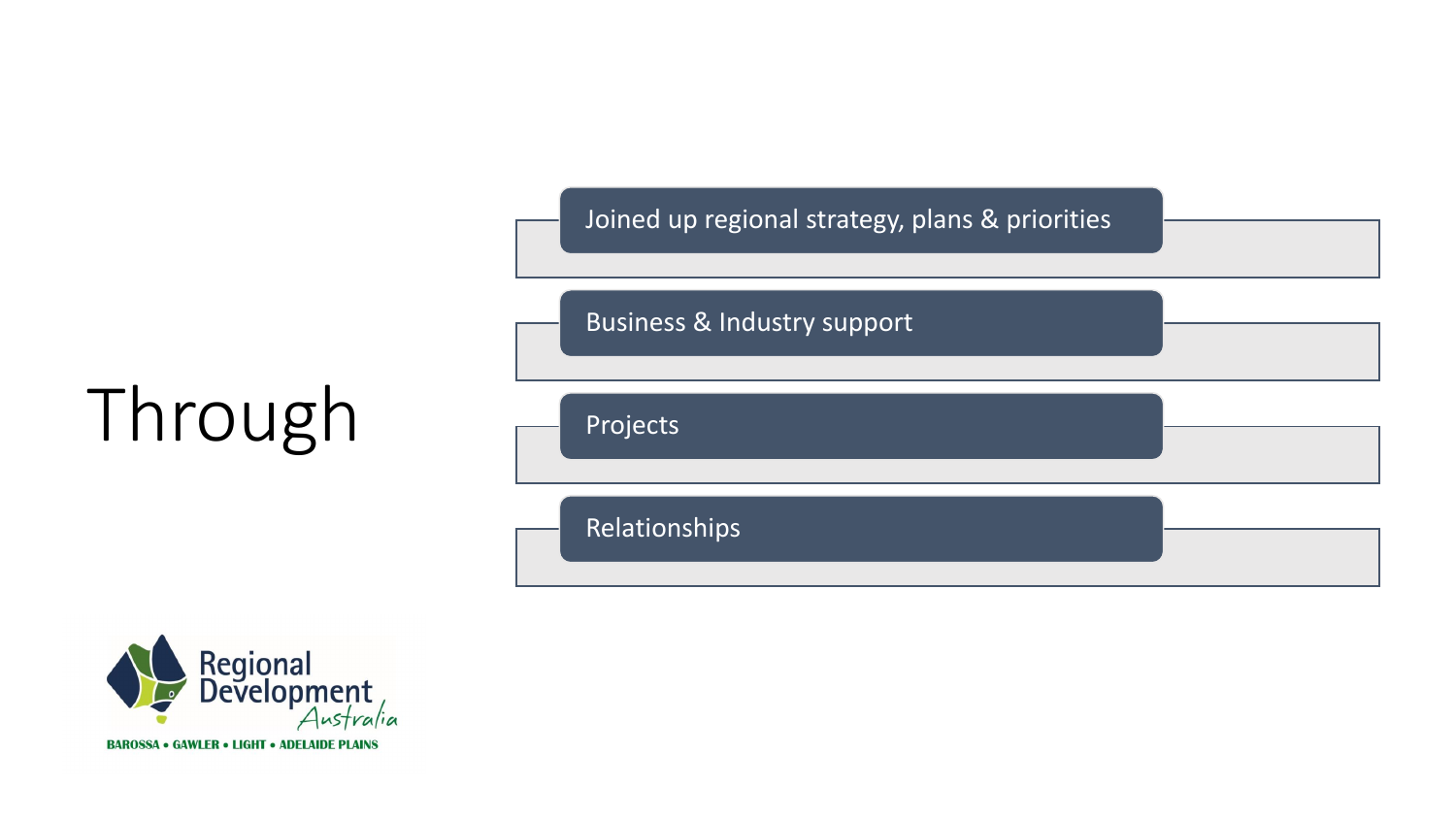# Regional Priorities



**BAROSSA • GAWLER • LIGHT • ADELAIDE PLAINS** 

### WATER Brand and Destination Resilient, Sustainable and Climate Active region •Wine and Tourism •Food and Agriculture •The creative economy •Equine industries •Education •Health and Allied Health Specialisation, innovation, workforce & infrastructure in…